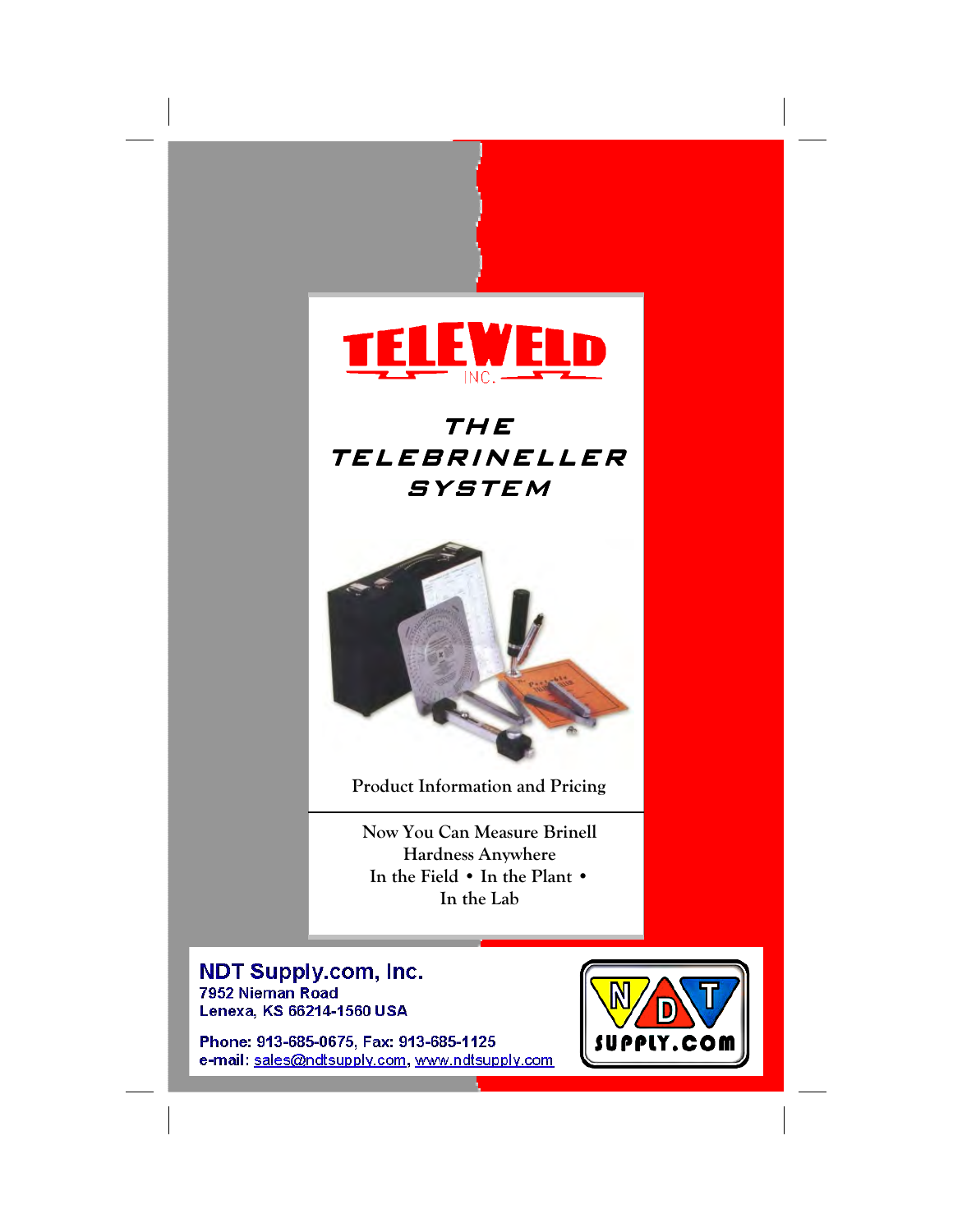# TABLE OF CONTENTS

| The Telebrineller System              | 3  |
|---------------------------------------|----|
| It's Principle of Operation           | 4  |
| Testing with Non-Steel Material       | 8  |
| Telebrineller Accuracy                | 9  |
| Telebrineller Test Bars               | 10 |
| Test Bar Availability                 | 11 |
| Telebrineller Parts List              | 13 |
| Halteman Filletester                  | 14 |
| Telebrineller Price List              | 16 |
| Teleweld, Inc./Flink Company Products | 18 |



phone: 913-685-0675 e-mail: sales@ndtsupply.com web: www.ndtsupply.com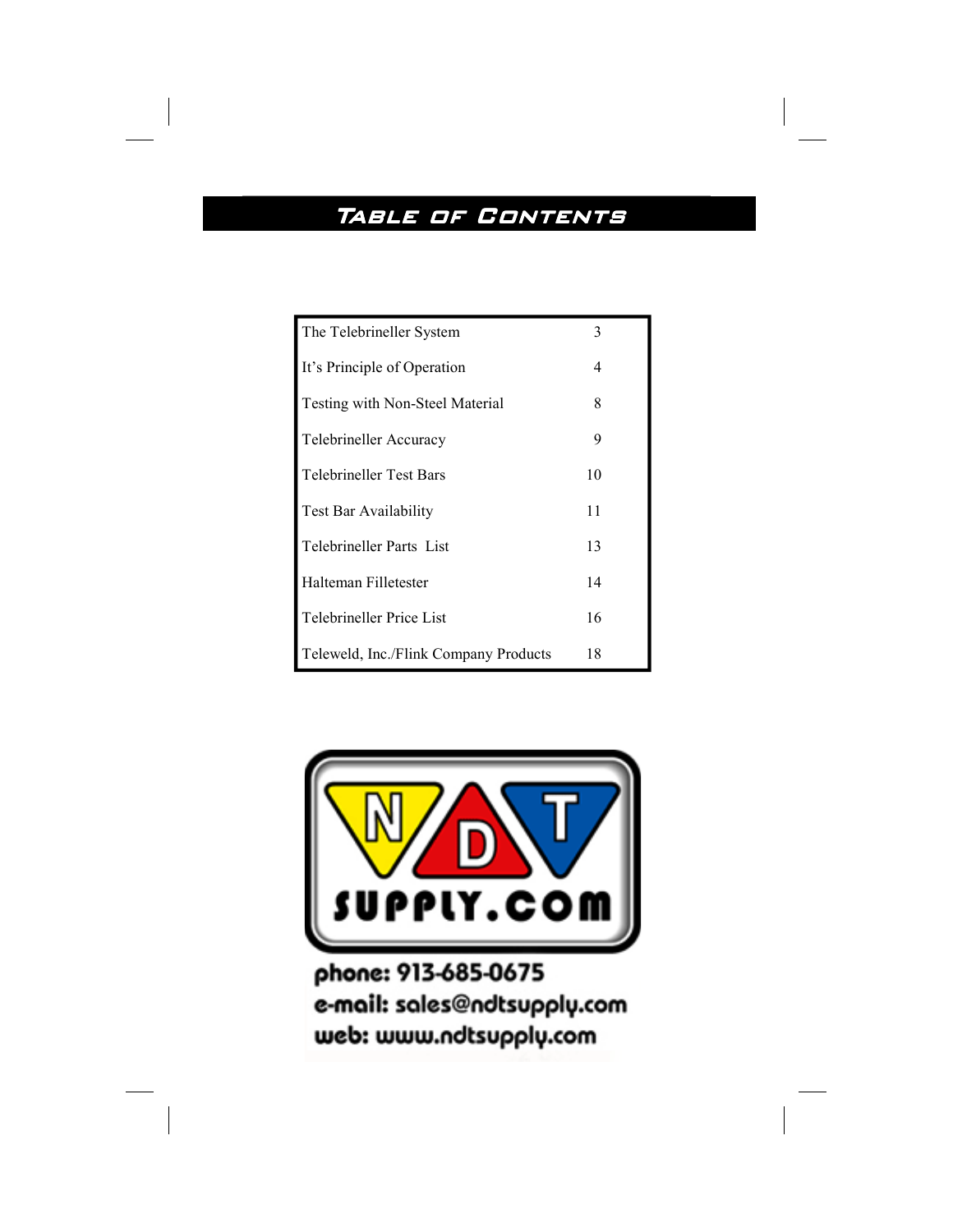# The Telebrineller System

The Telebrineller system is a major achievement in quality assurance. Developed for use by its own welding crews in the field, Teleweld, Inc. has based this system on proven metallurgical knowledge supported by more than fifty years of field experience.

### LIGHTWEIGHT: The

complete Telebrineller system, in its case, weighs less than ten pounds. Easily transported to any location, it is highly practical for all Brinell hardness testing needs.

SIMPLE OPERATION: One hammer blow, measurement of the resulting impressions, and the manipulation of a basic equation on the computer provided—that's all. No special training required. In a few minutes, anyone can learn to determine BHN accurately.



# CERTIFIED ACCURACY:

The test bars which are the core of this system are calibrated to a uniform hardness of  $\pm$  3% of the labeled BHN. Hardness of the bars is measured by equipment whose accuracy is certified traceable to the National Standards Institute. Readings may be made within .05 millimeters.

# WEATHERPROOF:

Designed for field use; there are no delicate adjustments or fragile components to be concerned with. All parts are rugged, solid, able to deliver accurate measurements in all weather, under the roughest field conditions.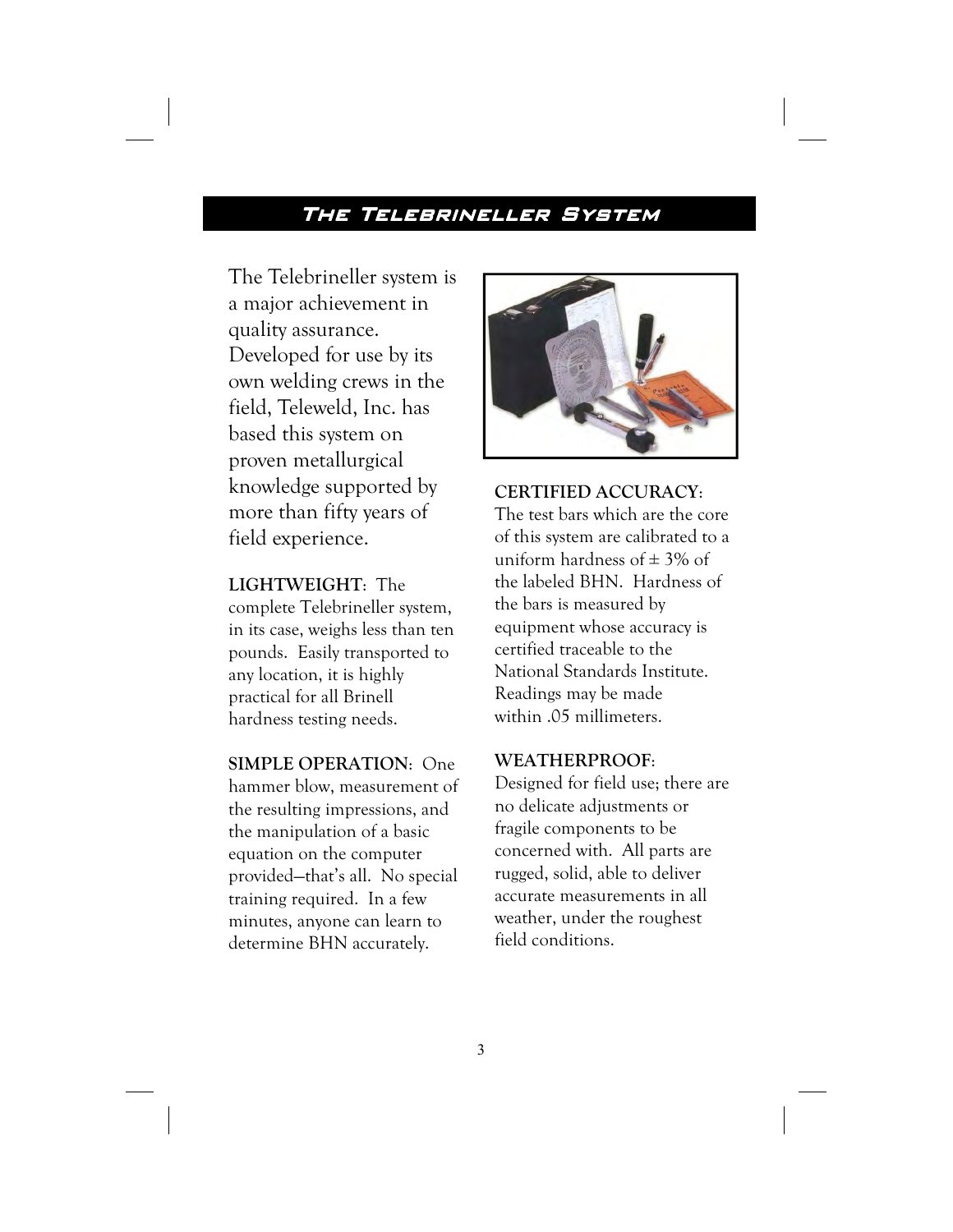A test bar of known BHN, approximating the hardness of the specimen to be tested, is selected. Consistent accuracy is maintained when the test bar BHN is within 15% of the specimen BHN and is of the same general material. (Testing nonferrous materials with carbon steel bars causes impact errors that must be compensated for by applying correction factors to the test results.) The test bar is inserted into the Telebrineller instrument and the instrument placed upon the specimen.

 When the Telebrineller instrument is complete with test bar (1), the anvil (2), encased in a soft molded rubber head (3), rests on the test bar. The rubber head and a similar resting block (4), provide non-skid footing. Below the test bar, a steel impression ball (5), secured in the base of the head, is in contact with both the test bar and the specimen. The anvil is struck sharply with a three to five pound hammer. The impact, regardless of force, is transmitted equally to the test bar and, through the impression ball to the specimen metal (6), making impressions in both. The diameters of the resulting impressions are directly related to the respective hardnesses of the test bar and the specimen.

 A spacing bar (7), operated by a spring catch and button, adjusts the test bar to a clear area for each test. By turning the bar to utilize the full length of all four faces, a total of 80 tests can be made with one bar.

### MEASURING DIAMETERS

 The bar is removed from the instrument and the Telebrineller Microscope positioned over the appropriate impression. The microscope provides a scale of 1/10 millimeter divisions and is designed so that the image and scale are bright and clear to the observer.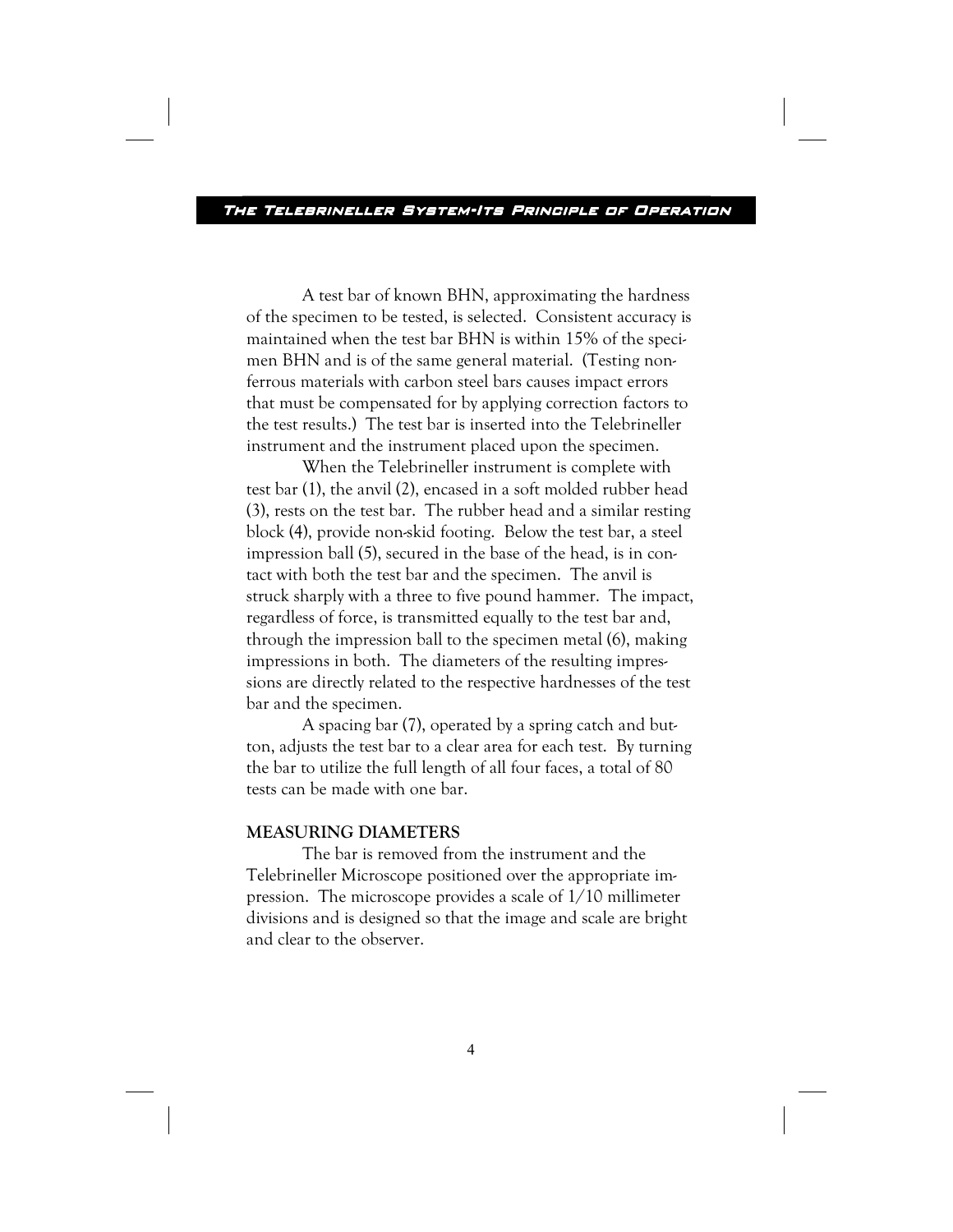

 A numbered division is aligned tangent to the impression and the diameter measured by the division that falls over the opposite tangent. Readings may be made easily and accurately within .05 millimeters. The impression in the specimen metal is measured in the same manner. Both measurements take just a few moments.

 Determining BHN—The Brinnel hardness of the specimen metel is determined quickly with a simply mathematical equation.

$$
\left(\begin{array}{c}\text{Diameter of Impression in Bar} \\ \text{Diameter of Impression in Metal}\end{array}\right)
$$

x (BHN of Test Bar) - BHN of specimen metal.

EXAMPLE: Assume the impression diameter of the test bar is measured to be 3.05; the impression diameter of the specimen metal, 3.15; and the labeled BHN of the bar is 352.

$$
\left(\frac{3.05}{3.15}\right)^2 \times 352 = .968 \times .968 \times 352 = 330
$$

thus the BHN of the specimen metal is 330.

This computation is simplified with the use of the Telebrineller Computer or any pocket calculator. Complete instructions are included on every Telebrineller system. Telebrineller replacement parts and test bars of hardnesses from 100 to 600 BHN are always available. Contact Teleweld for pricing and ordering information.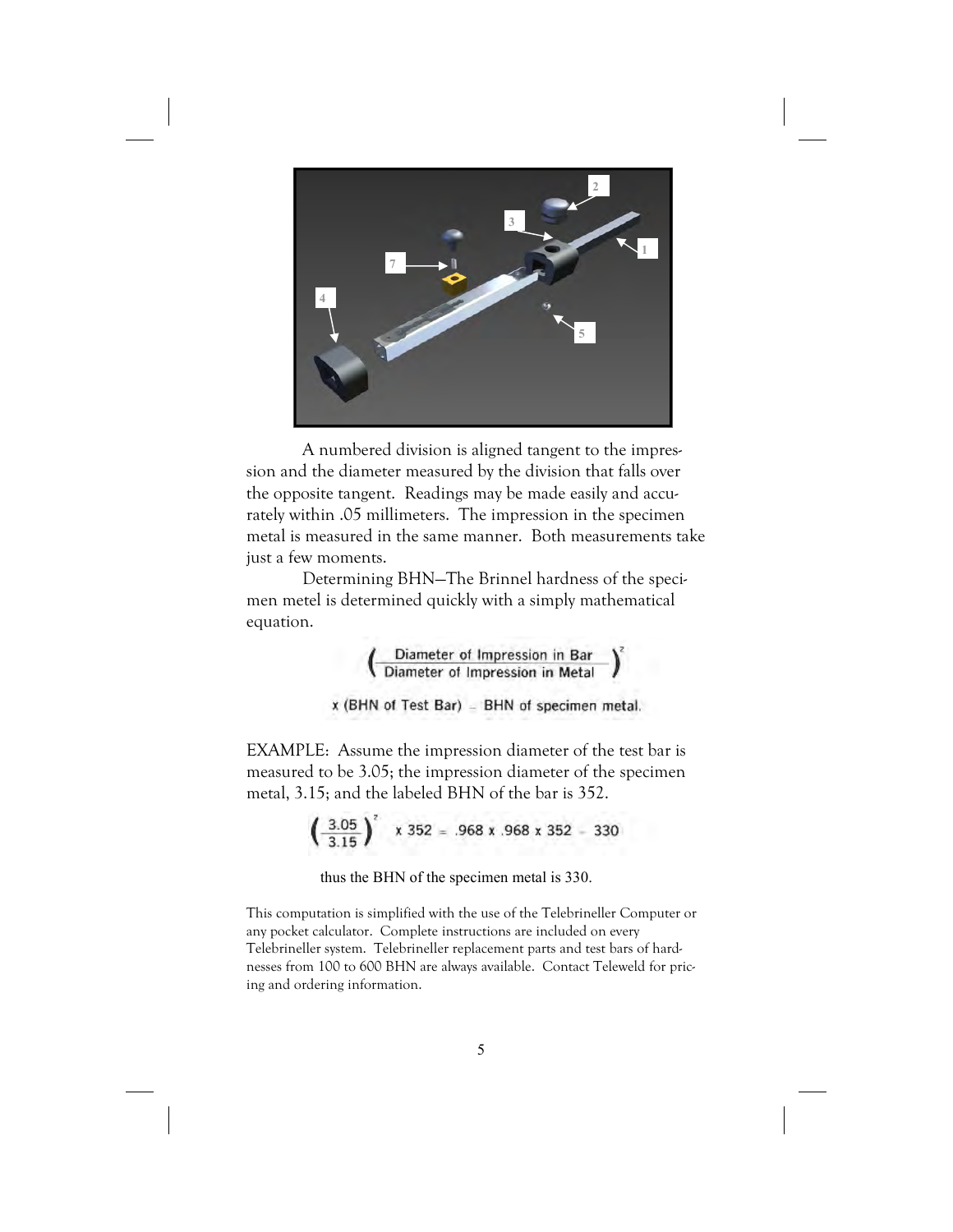# TELEWELD, INC. Model 239-21 BRINELL MICROSCOPE

#### QUICK and EASY MEASUREMENTS OF BRINELL IMPRESSIONS

# TELEWELD, INC.

Teleweld, Inc. offers a rugged, stable, free-standing portable instrument for reading brinell impression. The high quality optics in the 10x focusable eyepiece and 2x objective provides 20x total magnification.

#### EYEPIECE

10x wide field (22mm F.O.V.), high eye point with foldable rubber eye guard.

#### OBJECTIVE

2x magnification-doublet housed in an aluminum retainer aligned and calibrated.

#### **RETICLE**

Easy to read glass reticle with 0-5mm linear scale in 0.1mm increments

#### **HOUSING**

All aluminum lightweight housing cushioned with a shock absorbing textured grip

#### **NOSEPIECE**

Stainless steel, reversible nosepiece allows the unit to be free-standing or flip and gain access to those hard to reach areas.

#### LIGHTING

The Brinell Microscope may be used under normal room or outdoor lighting conditions. Attached is a battery-powered (2-AA) included, adjustable beam light source. The L.E.D. light source pivots for compact storage.

#### CALIBRATION

Factory calibrated for magnification and focus. To focus to the individual users needs, simply rotate the focusing eye piece. An optional calibration standard is available.

#### ORDERING INFORMATION

 $\frac{\text{Catalog Number}}{\text{239-21}}$  Description 20x Brinell Microscope with focusable eye piece, reticle, and illuminator

239-31 Calibration disc.

#### TELEWELD, INC. n, mc. with  $\mathbf{r}$ 7952 Nieman Road Streator, IL 61364  $\mathbf{v}$  USA

Phone: 913-685-0675, Fax: 913-685-1125 e-mail: sales@ndtsupply.com, www.ndtsupply.com tea improvement, we reserve the ri





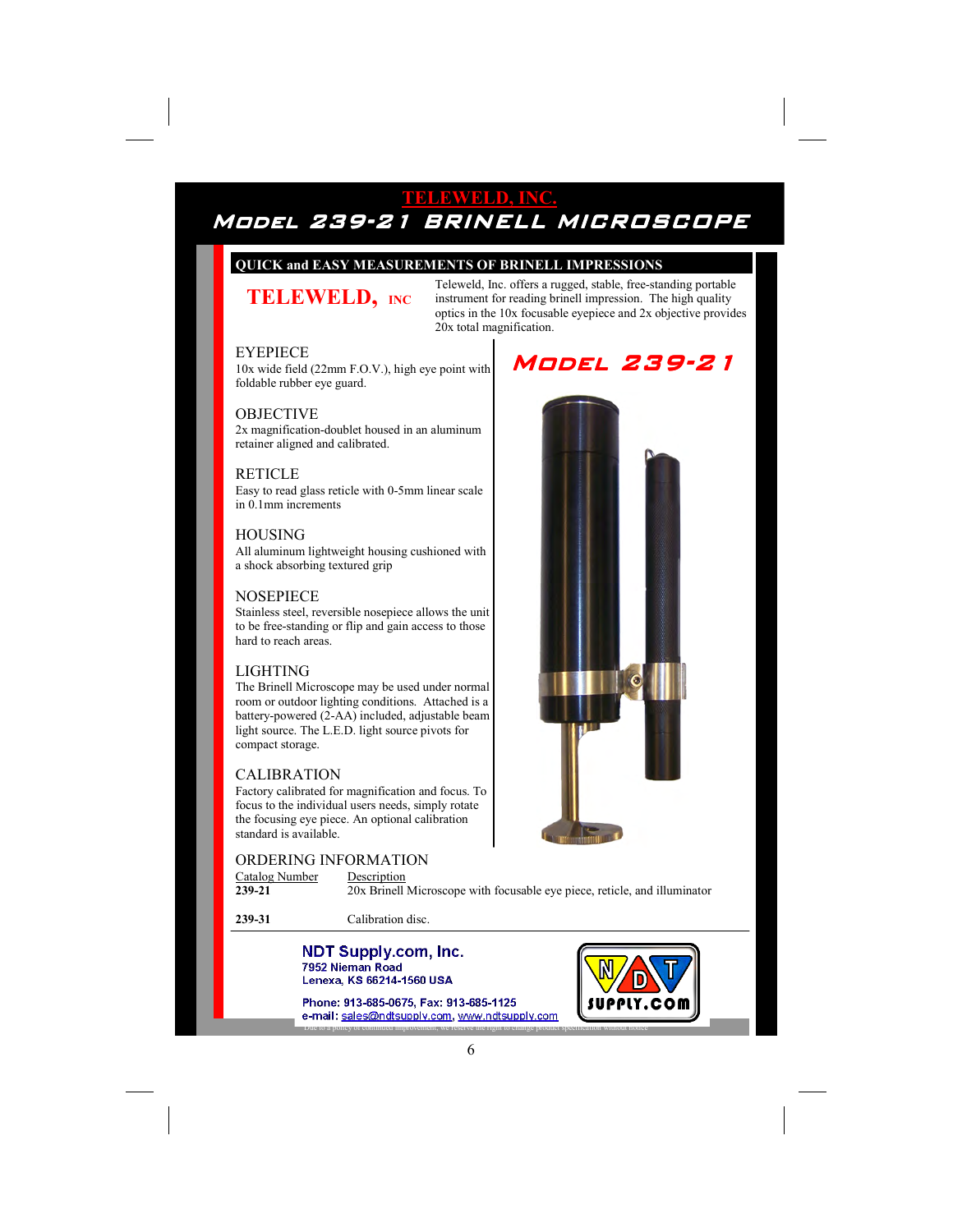# OPERATING INSTRUCTIONS INSTRUCTIONS



Nose piece can be inverted to read fillet welds.

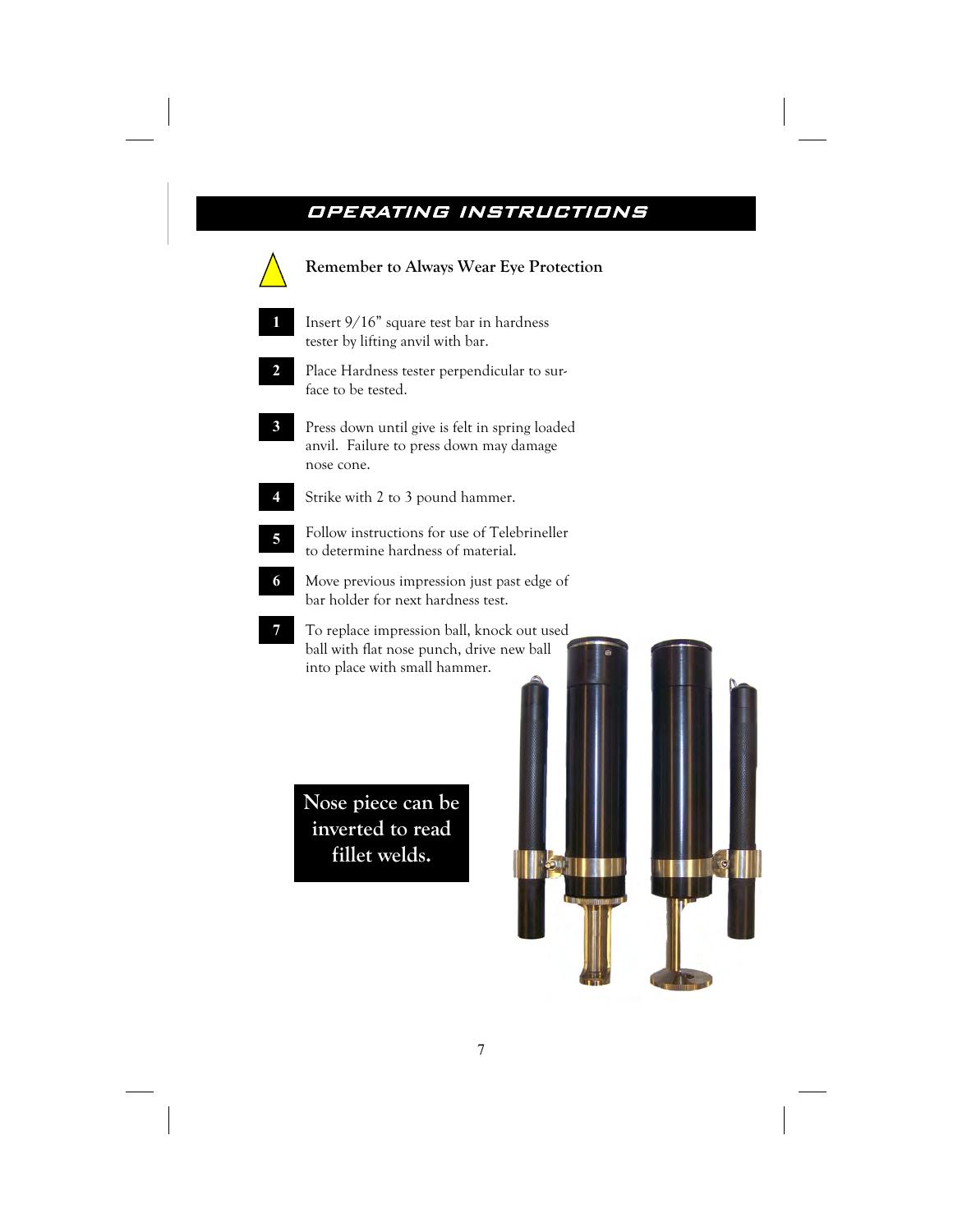Standard TELEBRINELLER test bars are made of rolled carbon steel and carbon steel alloys. These bars are most suitable for testing similar materials.

 When these standard test bars are used for testing other materials such as cast iron, aluminum, brass, etc., impact errors usually occur. The impact error for a given material is constant and can be determined in the following manner.

 Using a sample of the material to be tested, determine its hardness on a standard brinell machine. The load should be such that an impression with a diameter of 2.5 to 4.0 mm. is obtained. On this same material, make a hardness test with the TELEBRINELLER using a standard bar within 20 BHN points of the material being tested.

 On low ductile materials, the TELEBRINELLER test will usually show a lower hardness than the standard brinell machine. As an example, on a certain type of aluminum the TELEBRINELLER may show a hardness of 120 BHN while the standard machine will show 132 BHN. Thus there is an impact error of 10% and all readings obtained with the TELEBRINELLER on this material can be multiplied by 1.1 to obtain the actual hardness.

 If the TELEBRINELLER user desires the most accurate results on the materials with an impact error, the only solution is to fabricate test bars from the same material that is to be tested. This is costly and time consuming although we do have a limited assortment of aluminum test bars available from stock.

> NDT Supply.com, Inc. 7952 Nieman Road Lenexa, KS 66214-1560 USA<br>Phone: 913-685-0675, Fax: 913-685-1125

e-mail: sales@ndtsupply.com, www.ndtsupply.com

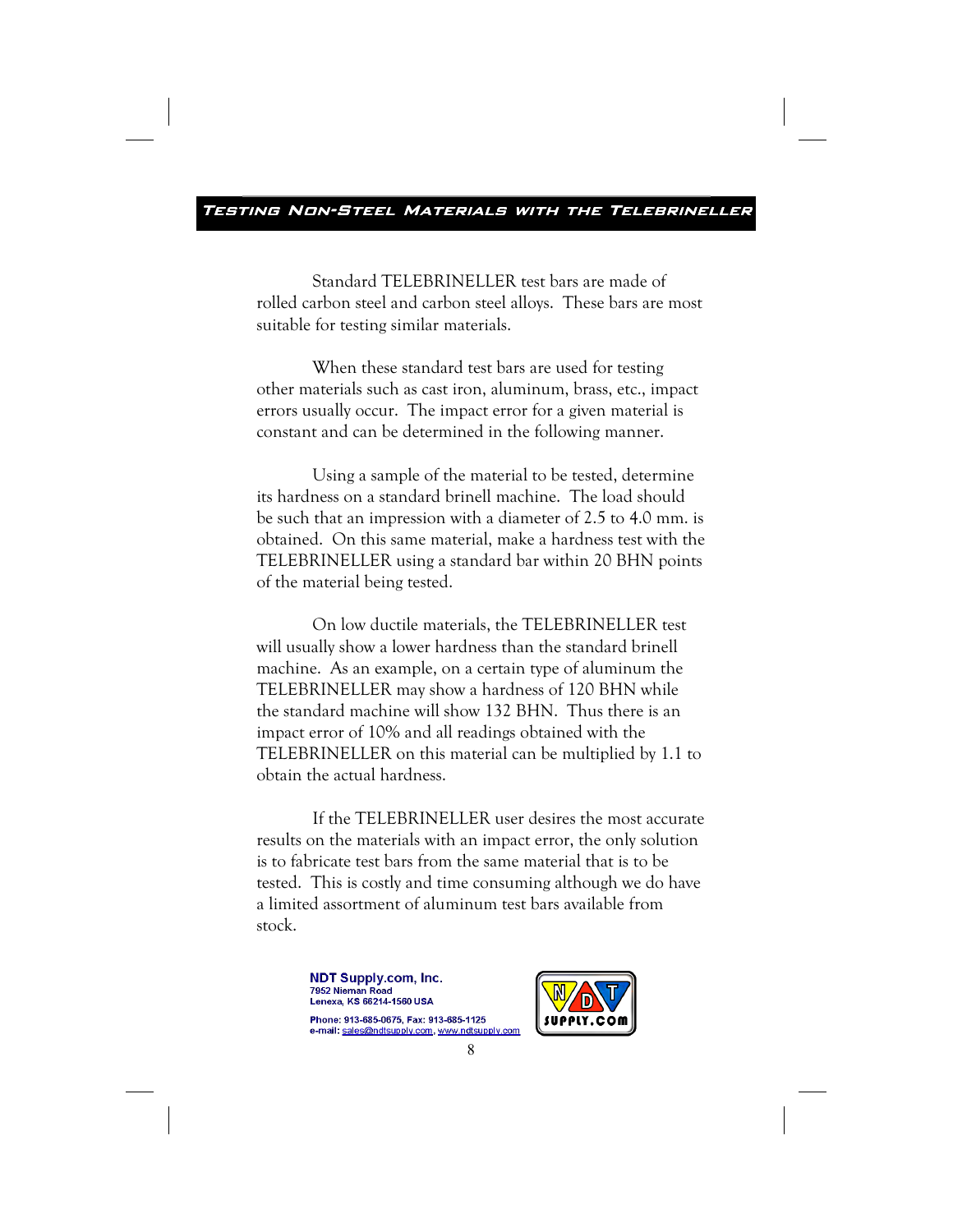### TELEBRINELLER ACCURACY

Standard Telebrineller Test Bars are guaranteed to have a uniform hardness within plus or minus 3% of the BHN etched on the end of the bar. They are made of various alloys of carbon steel and finish ground to 9/16" square.

 To calibrate, three impressions are made on each bar with a Tinius Olsen Air-O-Brinell Tester with accuracy certified traceable to the National Institute of Standards. For bars harder than 207 BHN, a 3000kg load is used while softer bars are impressed at 1500kg. a 10mm diameter Tungsten Carbide ball is used in both cases.

 The diameters of the impressions are then measured and converted to Brinell Hardness Numbers using a King-Scan, computerized, calibration system, the accuracy of which is traceable to the National Institute of Standards. The resulting Brinell Hardness Numbers are rounded to the nearest standard BHN occurring at a .05mm interval in Table I of ASTM Standard E10 and this BHN is etched on the end of the bar.

Please note the accuracy of any test made with the Telebrineller is dependent upon the relative hardness of the test bar and the test piece. When the Telebrineller is properly used, accuracy of +/- 5% is consistently attainable, provided that the BHN of the test bar does not differ from the BHN of the test piece by more than 15%.

> **NDT Supply.com, Inc.** 7952 Nieman Road Lenexa, KS 66214-1560 USA<br>Phone: 913-685-0675, Fax: 913-685-1125

e-mail: sales@ndtsupply.com, www.ndtsupply.com

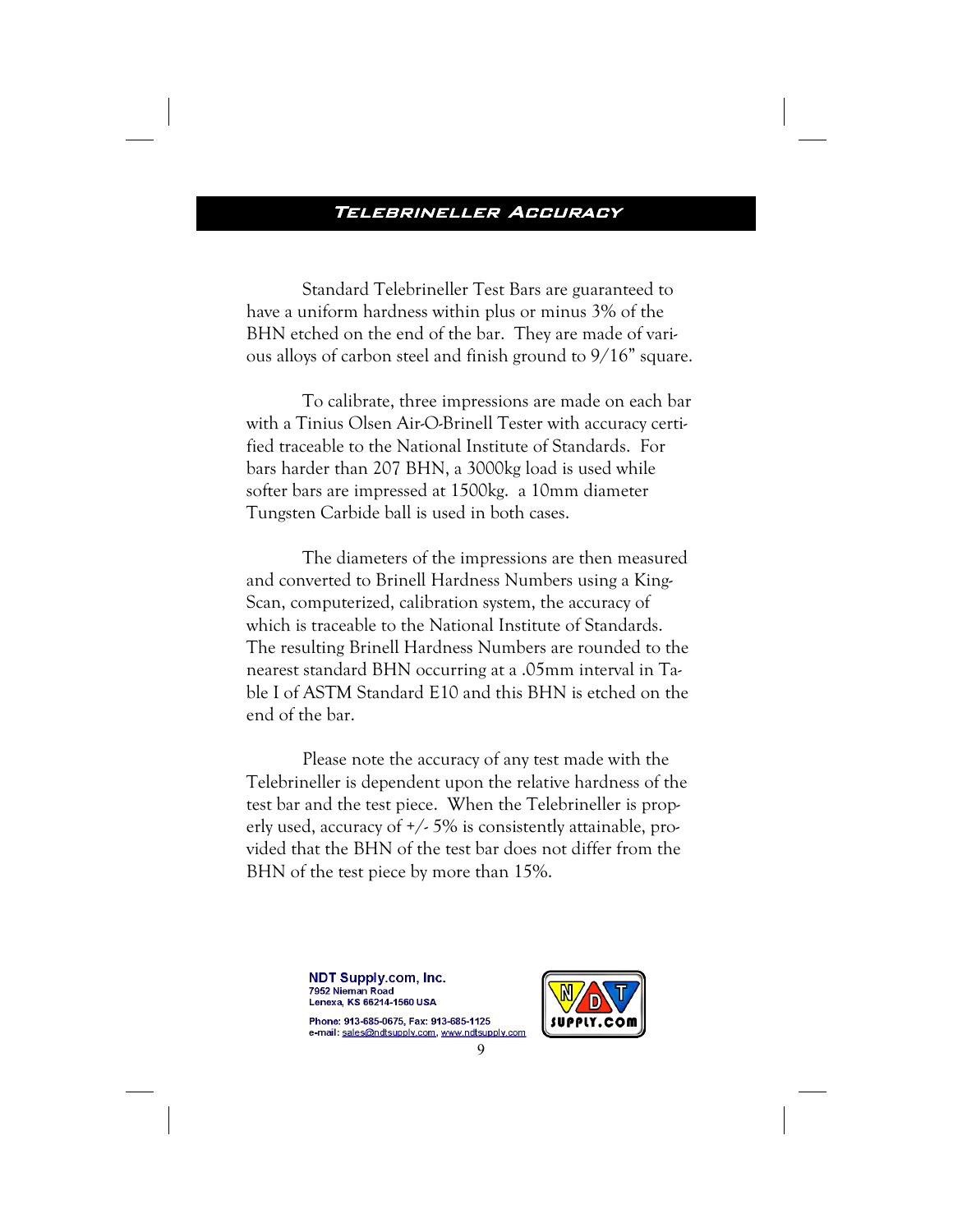# TELEBRINELLER TEST BARS

Following is the list of Brinell Hardness Numbers (BHN) to which Telebrineller bars are calibrated.

At any given time, our inventory will contain most of the hardness listed. If you are looking for a specific requirement, please contact us concerning availability.

| 627 | 352 | 229 | 147 |
|-----|-----|-----|-----|
| 578 | 341 | 223 | 142 |
| 555 | 331 | 217 | 138 |
| 534 | 321 | 212 | 135 |
| 514 | 311 | 207 | 131 |
| 495 | 302 | 200 | 127 |
| 477 | 293 | 194 | 124 |
| 461 | 285 | 188 | 121 |
| 444 | 277 | 182 | 117 |
| 429 | 269 | 176 | 114 |
| 415 | 262 | 170 | 111 |
| 401 | 255 | 165 | 109 |
| 388 | 248 | 160 | 106 |
| 375 | 241 | 156 |     |
| 363 | 235 | 151 |     |

**NDT Supply.com, Inc.** 7952 Nieman Road Lenexa, KS 66214-1560 USA

Phone: 913-685-0675, Fax: 913-685-1125<br>e-mail: sales@ndtsupply.com, www.ndtsupply.com

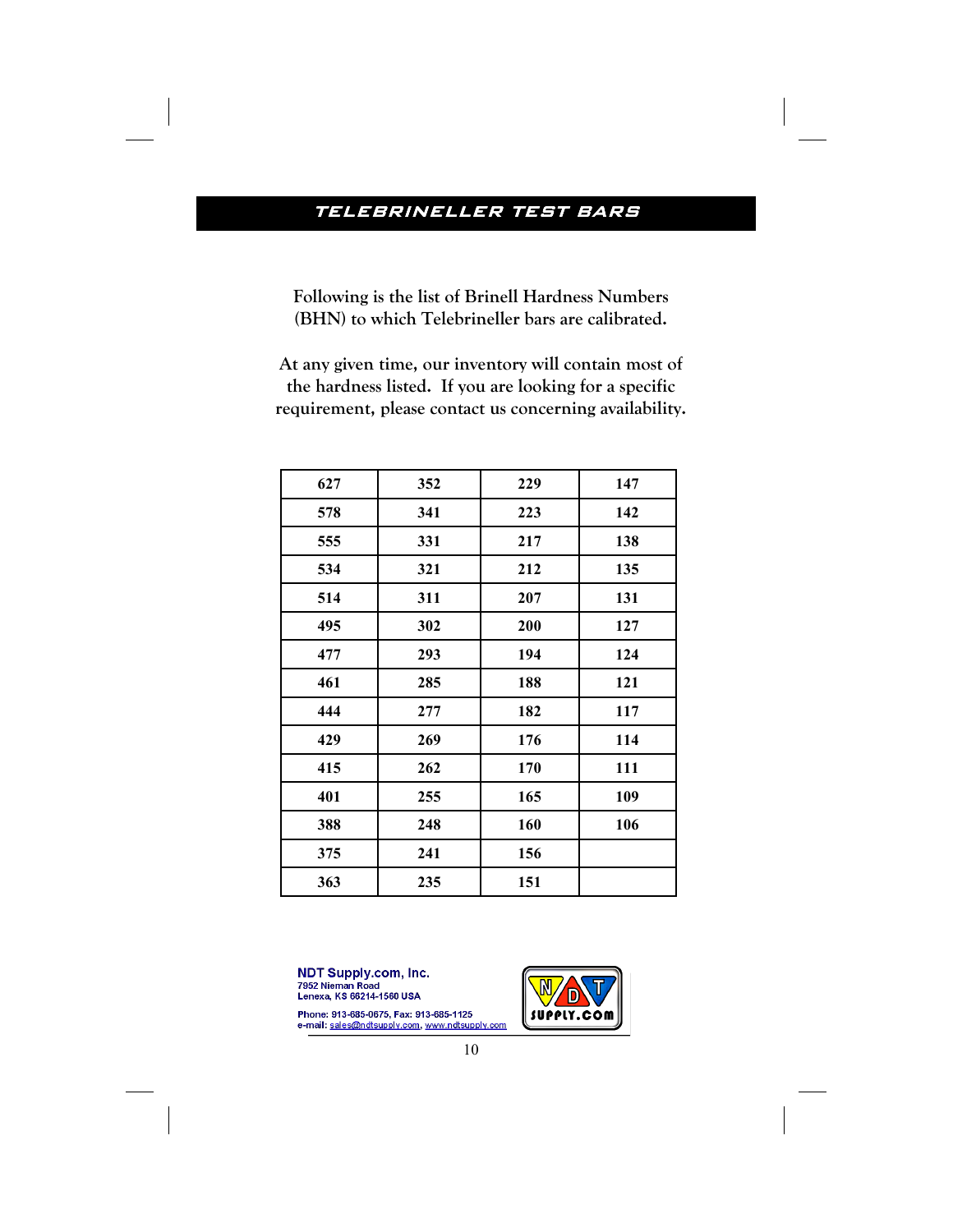Sometimes it is impossible for us to supply a customer with bars of a specific Brinell Hardness in a timely manner. We hope that an explanation of the manufacturing process for Telebrineller Bars may help you understand how this problem occurs.

 During the course of a year, we process between 15,000 and 20,000 Telebrineller Bars calibrated to 60 different hardness between 106 BHN and 627 BHN. They are fabricated from a wide assortment of carbon steel bar stocks used in the as-rolled condition or subjected to various heat treating procedures. They are typically processed in batches of 100 to 300 pieces and the bars yielded from each batch are carefully documented.

 When, as an example, we find ourselves running out of 223 BHN bars, we review our records to determine what materials and processes have yielded 223 BHN in the past. We then begin the process one or several batches of these materials.

 It is very important; however, to understand that producing a piece of steel to a specific hardness is not like producing one to a specific size. Sizing can be done with great precision but, because of variations from batch to batch in steel chemistry, mill work hardening, and heat treating results, hardness can only be approximated.

> **NDT Supply.com, Inc.** 7952 Nieman Road Lenexa, KS 66214-1560 USA<br>Phone: 913-685-0675, Fax: 913-685-1125

e-mail: sales@ndtsupply.com, www.ndtsupply.com

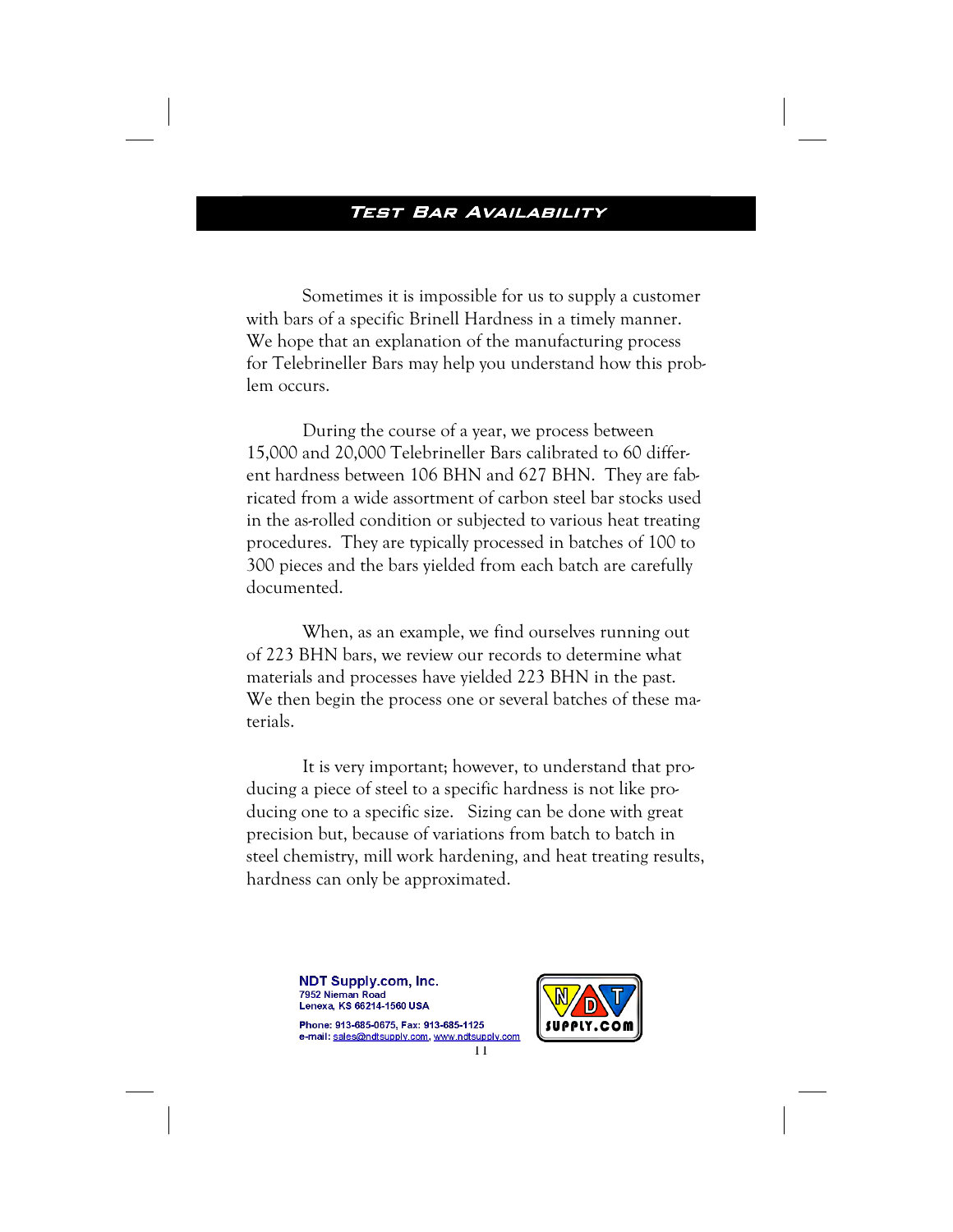# TEST BAR AVAILABILITY (CONT'D)

A material and process that yielded a good percentage of 223 BHN Bars from a previous run may produce on 229 BHN and 235 BHN the next time. Though we do take samples, during the processing of each batch, to give us an indication of the potential yield, we cannot know the actual results until all the bars in the batch are calibrated. There is, therefore, always a measure of luck involved in acquiring bars of a specific BHN and sometimes, when luck runs against us, it may require several months before we can rebuild that stock.

 However, such a shortage in our inventory should not usually be serious problem for our customers. In most cases, when our stock of specific bars depleted, we will be able to supply the next standard BHN above or below it.

 A given Telebrineller Bar can be used to test material 15% harder or softer than the bar with no loss of accuracy. Returning to our example, a 223 BHN is therefore, suitable for testing materials between 190 and 256 BHN. If however, 223 BHN bars are not available and we offer 229 BHN instead, the suitable testing range would be from 195vBHN to 263 BHN. Since there is an 84% overlap in the usable range of these two bars, it is apparent that they can usually be interchanged with no inconvenience. The same would hold true for any Bars of sequential BHN throughout the Brinell range.

> **NDT Supply.com, Inc.** 7952 Nieman Road Lenexa, KS 66214-1560 USA<br>Phone: 913-685-0675. Fax: 913-685-1125

e-mail: sales@ndtsupply.com, www.ndtsupply.com<br>12

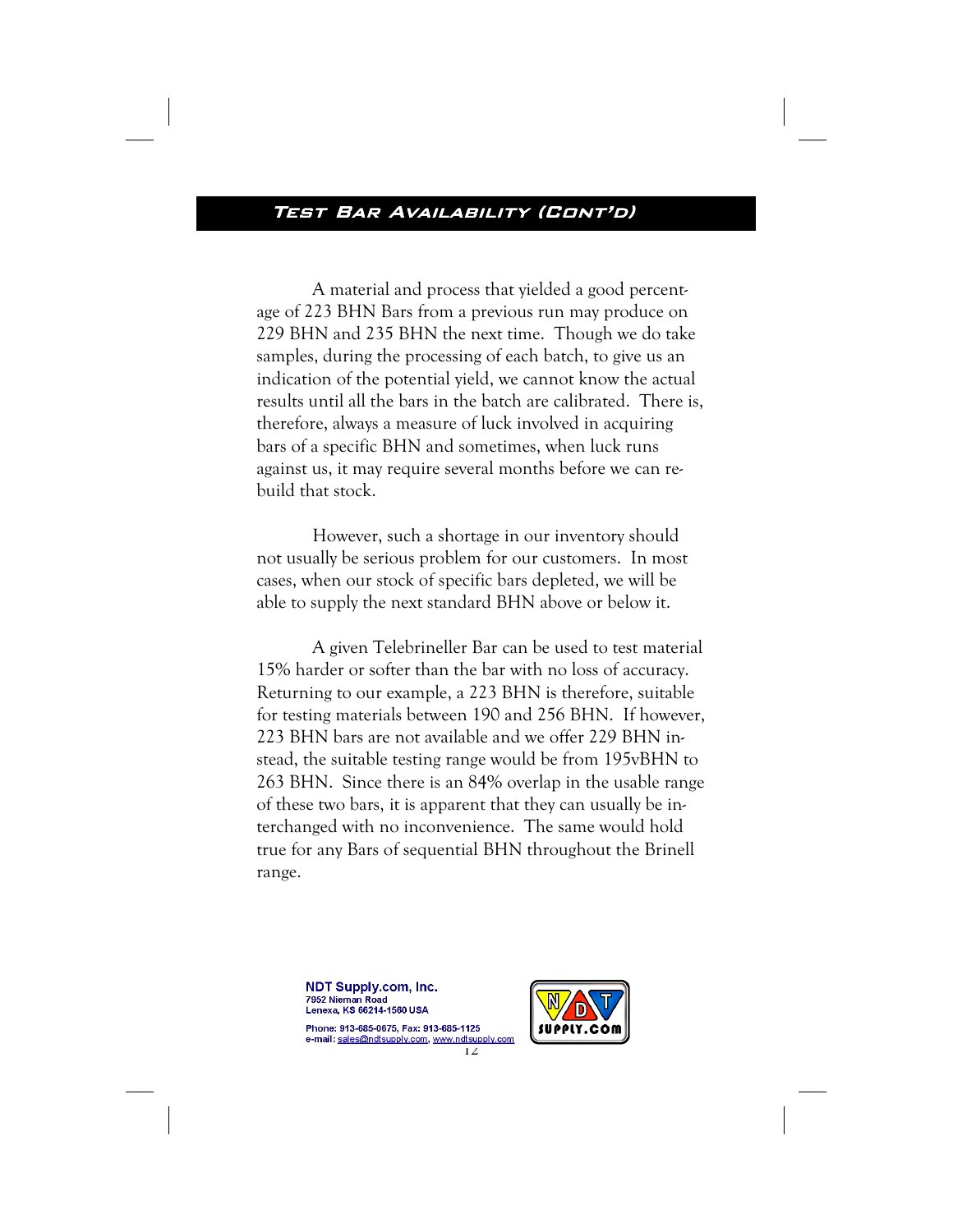## THE TELEBRINELLER SYSTEM ITS PRINCIPLE OF OPERATION



| REPLACEMENT PARTS LIST     |                                      |          |          |  |  |
|----------------------------|--------------------------------------|----------|----------|--|--|
| <b>ITEM</b>                | <b>DESCRIPTION</b>                   | PART NO. | Price    |  |  |
| ASS'Y                      | Telebrineller Bar Holder Assembly    | 239-35   | \$248.00 |  |  |
| $\mathbf{1}$               | Anvil                                | 239-17   | \$43.50  |  |  |
| $\overline{2}$             | <b>Rubber Front Piece</b>            | 239-18   | \$36.00  |  |  |
| 3                          | <b>Test Bar</b>                      |          |          |  |  |
| 4                          | Impression Ball-Standard             | 239-14   | \$6.20   |  |  |
| 5                          | Impression Ball-Tungsten Carbide     | 239-29   | \$36.00  |  |  |
| 6                          | Spacer Button                        | 239-19   | \$14.50  |  |  |
| 7                          | Spacer Block                         | 239-10   | \$8.50   |  |  |
| 8                          | Spacer Spring                        | 239-12   | \$5.20   |  |  |
| 9                          | <b>Rubber Rear Piece</b>             | 239-11   | \$27.80  |  |  |
| 10                         | Bar Tube                             | 239-16   | \$84.50  |  |  |
| <b>NOT</b><br><b>SHOWN</b> | Microscope                           | 239-21   | \$644.00 |  |  |
|                            | Computer                             | 239-34   | \$89.00  |  |  |
|                            | Calculation & Record Pad (25 sheets) | 239-33   | \$7.20   |  |  |
|                            | Carrying Case                        | 239-20   | \$144.00 |  |  |
|                            | <b>Calibration Disc</b>              | 239-31   | \$278.00 |  |  |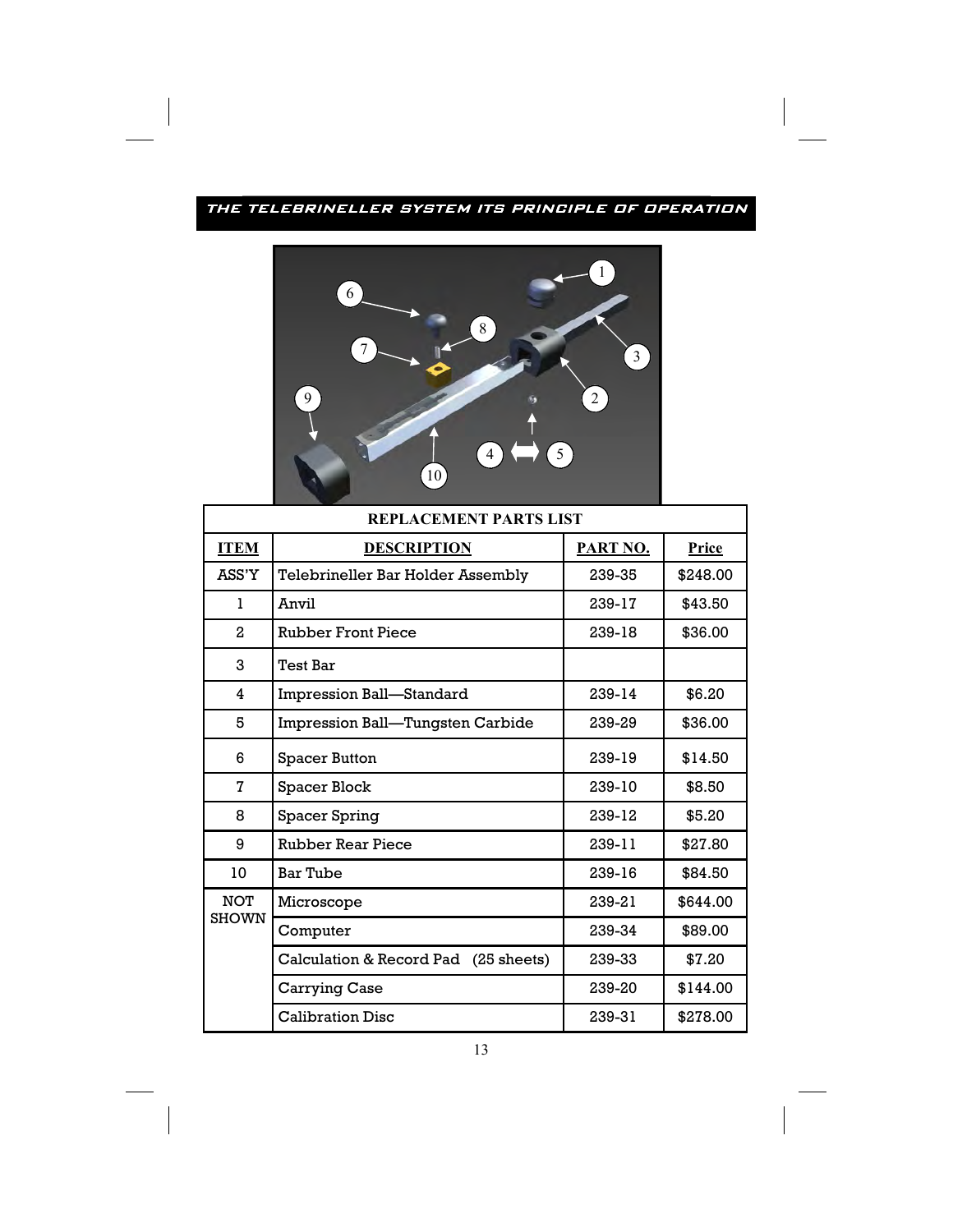

The Halteman Filletester is designed for the Brinnell Hardness testing of fillet welds and other hard to reach areas.



It is used in conjunction with the Telebrineller manufactured by Teleweld, Inc. For easier handling, it is recommended that the standard Telebrineller Test Bars be cut in half. Impressions can be measured by using the 5/8" diameter end of the microscope nose piece.